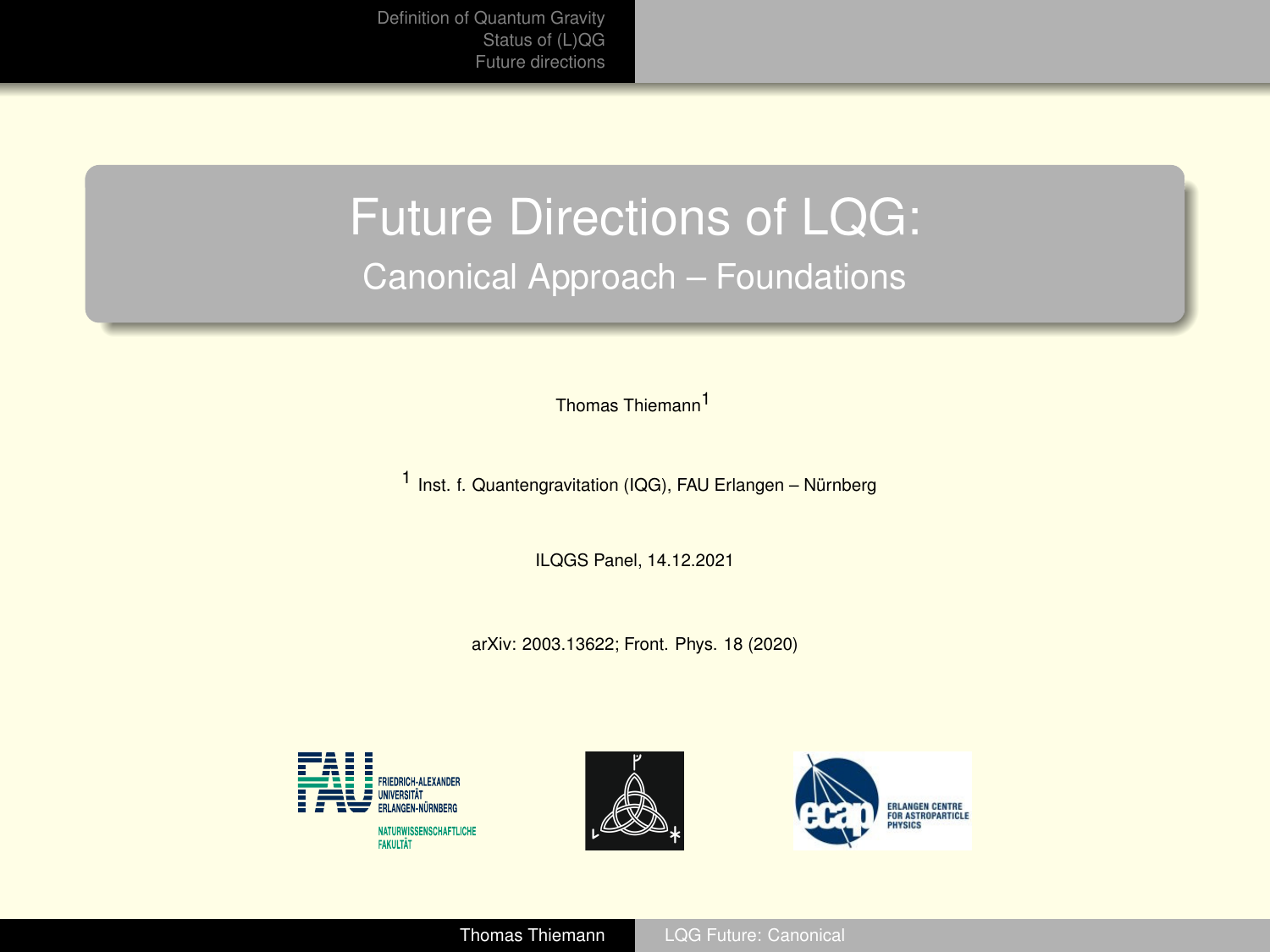# <span id="page-1-0"></span>Definition of QG

#### Minimal wishlist:

- QG: QFT methods applied to GR (geometry and matter)
- **O** OFT on diff. mfd.  $M \cong \mathbb{R} \times \sigma$ 
	- $\circ$  not on background (*M*,  $q_0$ )
	- in the continuuum, not some discretised theory
	- physical, Lorentzian signature
- fundamental, not only effective QFT, hence non-pert.
- Technically: Algebra of operators *H* driving dynamics densely represented on HS  $\bullet$ rep.  $(\pi, \mathcal{H})$  of C(A)CR
- $\bullet$  should reduce to matter QFT in CST (*M*, *g*) when fluctuations about *g* are small
- should repair classical GR singularities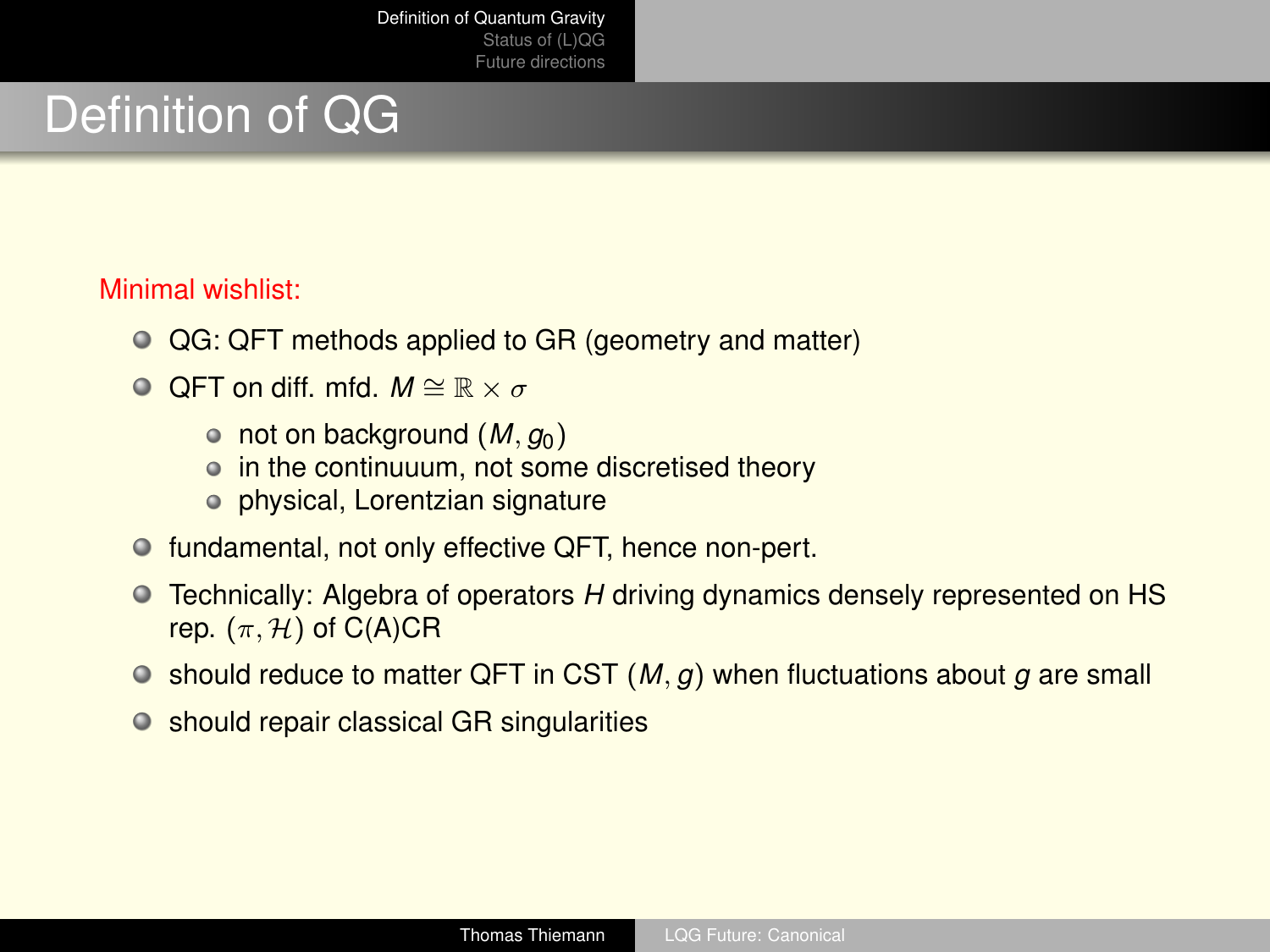# What is LQG (not)?

- $\bullet$ Attempt at concrete, math. rigorous implementation of above programme
- $\bullet$ Tools: gauge covariant (Wilson loop) variables familiar from LQCD define C(A)CR, rep. theory of operators
- In contrast to LQCD: continuum theory, background indep. rep. rather than Fock rep. [Ashtekar, Baez, Fleischhack, Isham, Lewandowski, Marolf, Mourao, Okolow, Rovelli, Sahlmann, Smolin, TT, ..]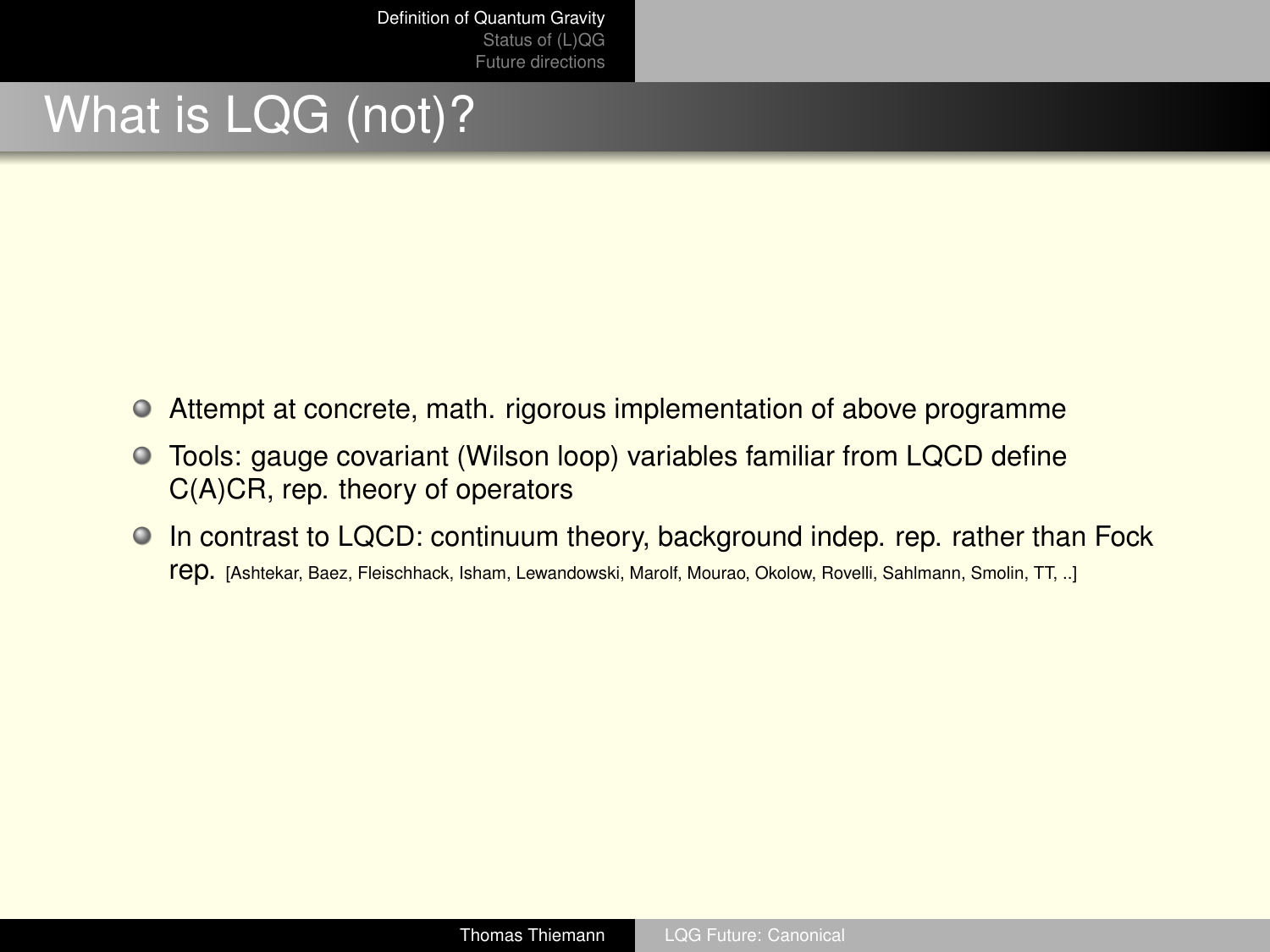# <span id="page-3-0"></span>Status of (L)QG

#### Applying perturbative QFT methods to QG dynamics yields 3 problems

- **A. UV divergences** [Goroff, Marcus, Sagnotti 80's]
- B. perturbation series likely to have zero radius of convergence
- C. no miraculous cancellations: ∞ no of counter terms needed: not renormalisable, not predictive
- $\bullet$  Performance of non-perturbative LQG dynamics (including matter  $[TT]$ )
	- A. No UV divergences
	- B. No perturbation series
	- $\circ$  C. quantisation ambiguities:  $\infty$  no of math. consistent q'ions, not predictive

#### Message:

Promising improvements, but LQG dynamics not yet in final shape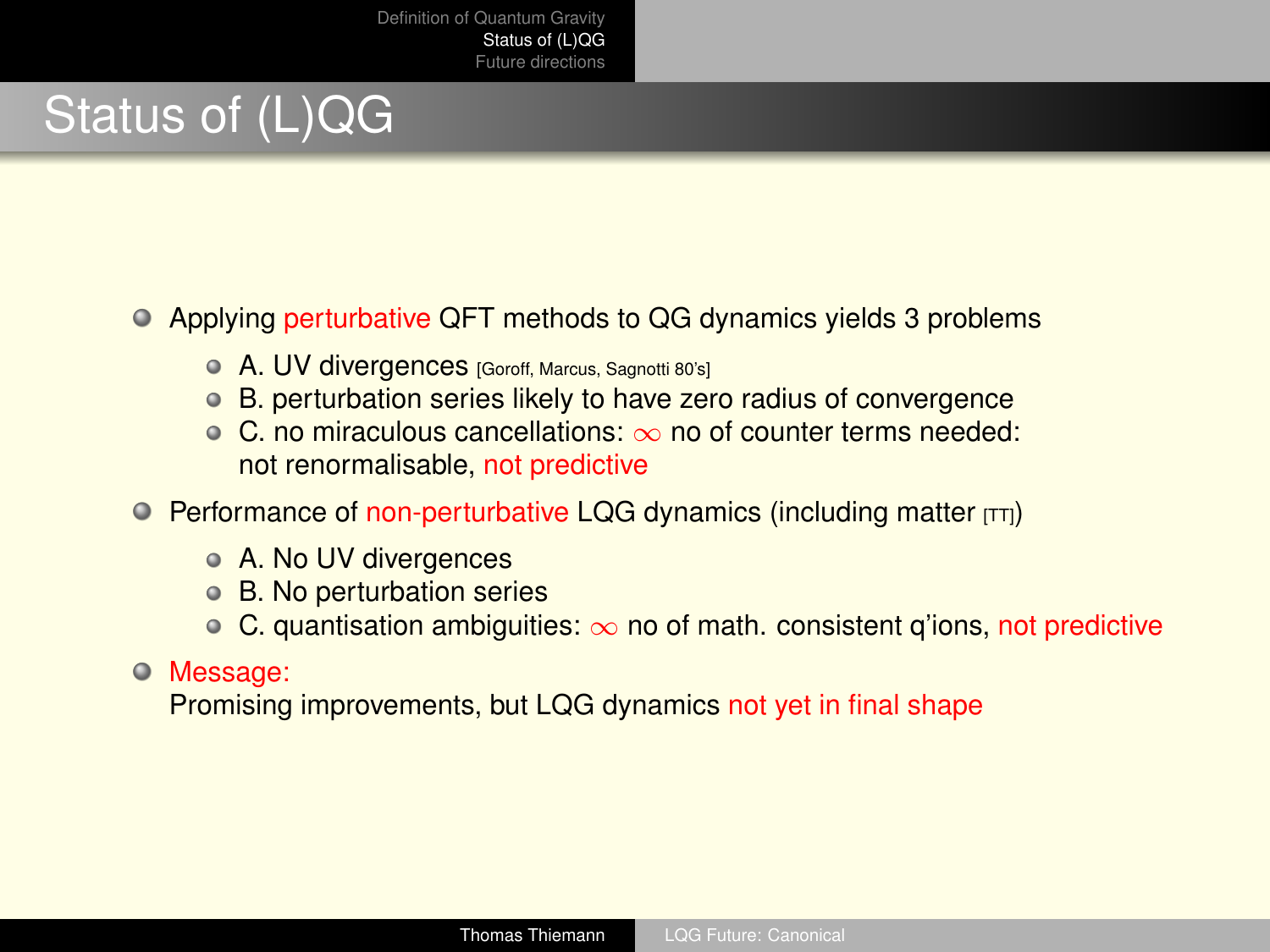# Problem and Solution Strategies

- Technical problem: quantum algebra of constraints *C<sup>I</sup>* closes  $[\hat{C}_I, \hat{C}_J] = i \hat{C}_K \hat{g}_{IJ}^K$ , however
	- A. anomalous quantum structure "constants":  $\{C_I, C_J\} = C_K f_{IJ}$  <sup>K</sup> but  $\hat{f}_{IJ}$   $K \neq \hat{g}_{IJ}$   $K$
	- B.  $\hat{C}_I$  carries "memory" of diffeo cov. regulation scheme after regulator removal (ambiguities)
- Solution tracks (selection)
	- Avoid quantum constraints: reduced phase space q'ion (RPQ) using material reference systems [Dittrich, Domagala, Giesel, Husain, Kaminski, Kuchar, Lewandowski, Pawlowski, Rovelli, Smolin, TT,..]
	- Correct quantum structure "constants":
		- Quantum Ham. constr. ∼ Quantum Spat. Diffeo Constr. generated by "quantum vector field" (QVF) [Laddha, Tomlin, Varadarajan]
		- Hamiltonian operator renormalisation (HOR) and algebraic LQG [Bahr, Giesel, Lang, Liegener, TT]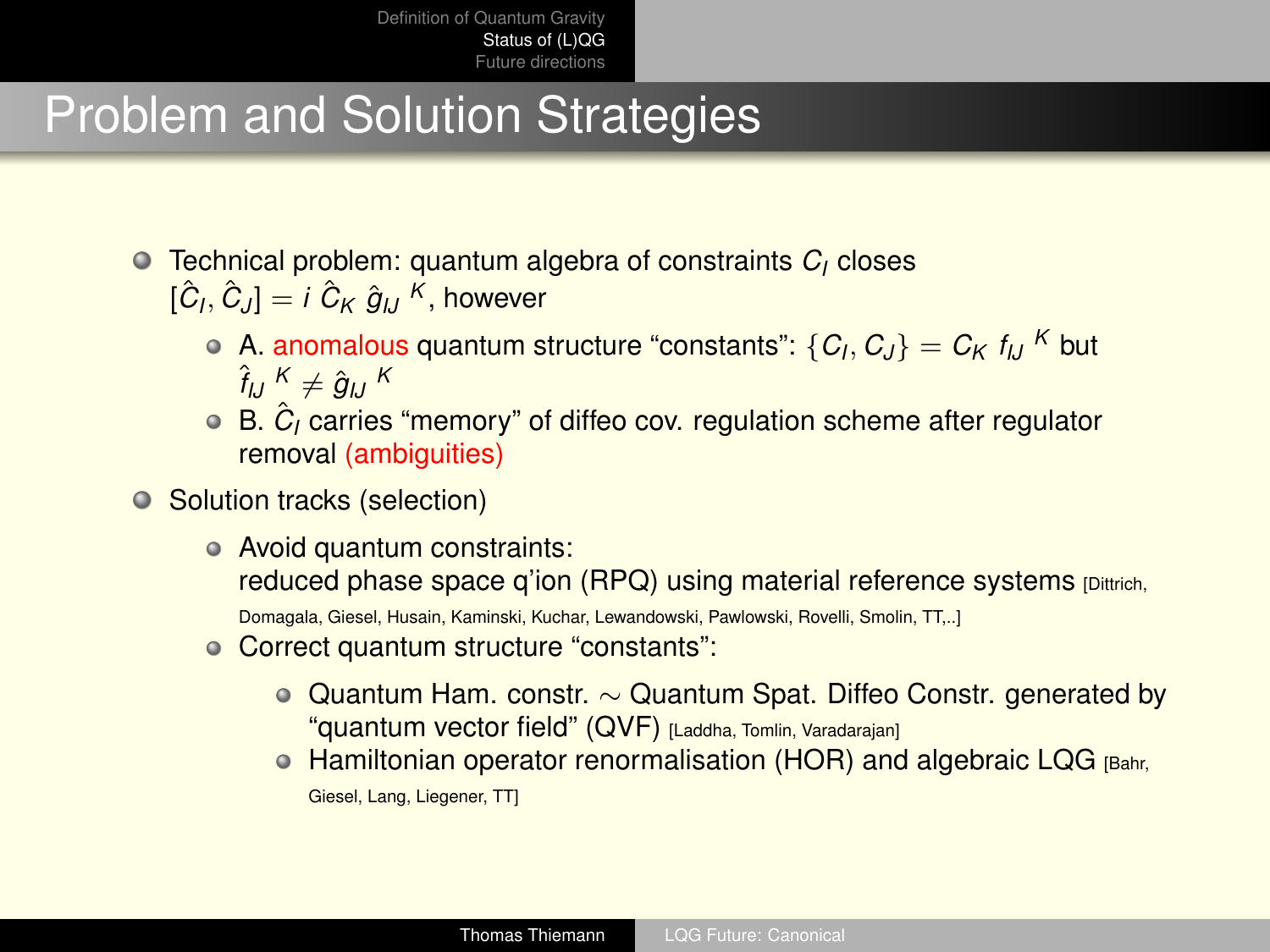### <span id="page-5-0"></span>Challenges and future tasks

### TO DO:

- RPQ: proof of principle with scalar reference fields but phenomenologically viable? More realistic matter and/or geometric clocks [Bodendorfer, Duch, Giesel, Herzog, Kaminski, Lewandowski, Singh, Swiezewski,..]?
- QVF: promising results for PFT,  $(U(1)^3$  truncation of) Euclidian vacuum GR but extension to matter, cosm. const., Lorentzian signature?
- HOR: Wilsonian renormalisation translated into canonical language, designed to remove ambiguities but also avoids anomalies?